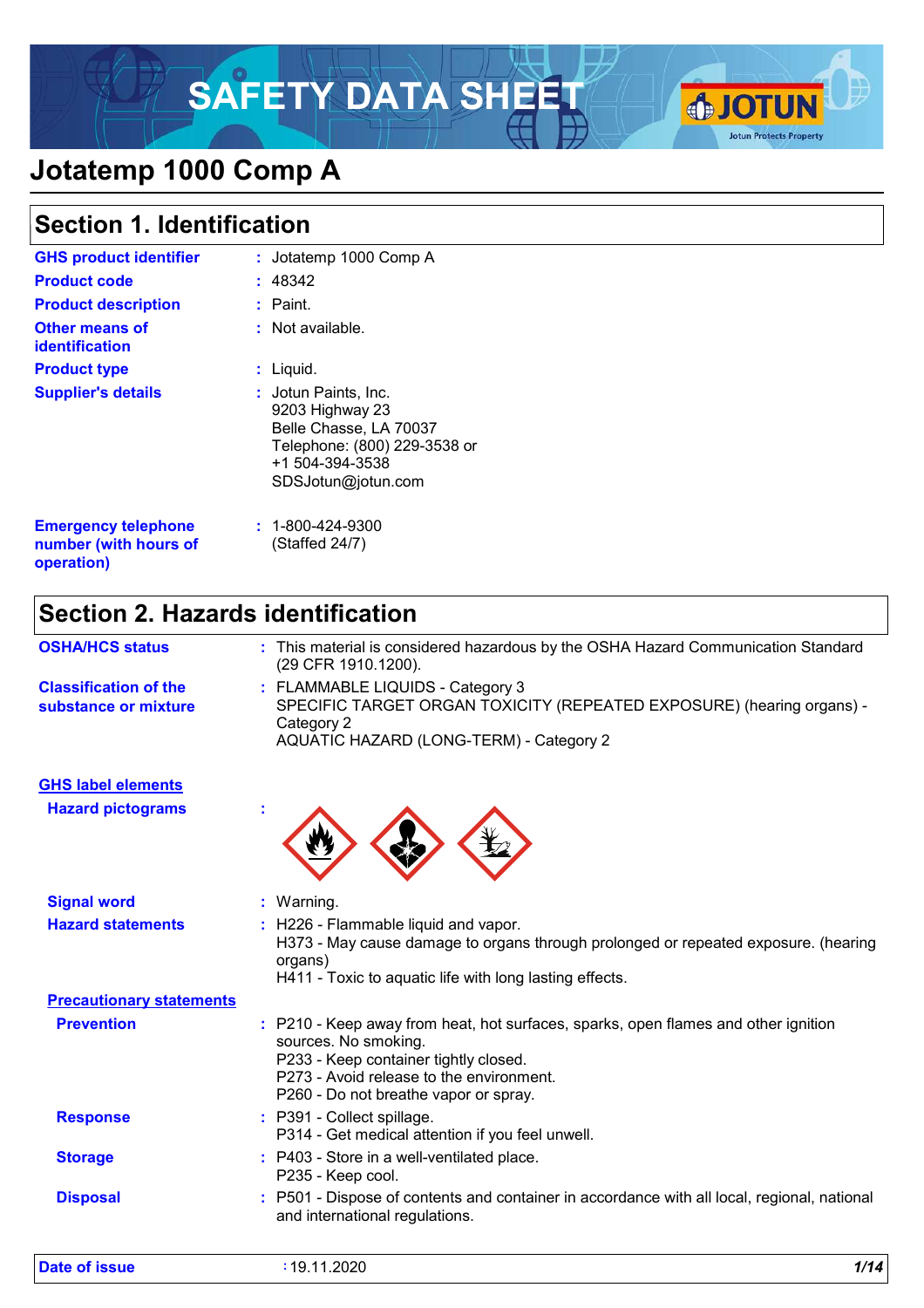### **Section 2. Hazards identification**

**Hazards not otherwise classified**

**:** None known.

# **Section 3. Composition/information on ingredients**

| Substance/mixture     | : Mixture        |
|-----------------------|------------------|
| <b>Other means of</b> | : Not available. |
| <b>identification</b> |                  |

#### **CAS number/other identifiers**

| <b>CAS number</b>           | : Not applicable. |                |                   |
|-----------------------------|-------------------|----------------|-------------------|
| <b>Product code</b>         | : 48342           |                |                   |
| <b>Ingredient name</b>      |                   | $\frac{9}{6}$  | <b>CAS number</b> |
| trizinc bis(orthophosphate) |                   | $\ge$ 10 - <25 | 7779-90-0         |
| xylene                      |                   | $≤7.4$         | 1330-20-7         |
| 2-butoxyethanol             |                   | $≤2.5$         | 111-76-2          |
| ethylbenzene                |                   | l≤3            | 100-41-4          |

Any concentration shown as a range is to protect confidentiality or is due to batch variation.

**There are no additional ingredients present which, within the current knowledge of the supplier and in the concentrations applicable, are classified as hazardous to health or the environment and hence require reporting in this section.**

**Occupational exposure limits, if available, are listed in Section 8.**

### **Section 4. First aid measures**

#### **Description of necessary first aid measures**

| <b>Eye contact</b>                                 | : Immediately flush eyes with plenty of water, occasionally lifting the upper and lower<br>eyelids. Check for and remove any contact lenses. Continue to rinse for at least 10<br>minutes. Get medical attention following exposure or if feeling unwell.                                                                                                                                                                                                                                                                                                                                                                                                                                                                                                                                                         |
|----------------------------------------------------|-------------------------------------------------------------------------------------------------------------------------------------------------------------------------------------------------------------------------------------------------------------------------------------------------------------------------------------------------------------------------------------------------------------------------------------------------------------------------------------------------------------------------------------------------------------------------------------------------------------------------------------------------------------------------------------------------------------------------------------------------------------------------------------------------------------------|
| <b>Inhalation</b>                                  | : Remove victim to fresh air and keep at rest in a position comfortable for breathing. If<br>not breathing, if breathing is irregular or if respiratory arrest occurs, provide artificial<br>respiration or oxygen by trained personnel. It may be dangerous to the person providing<br>aid to give mouth-to-mouth resuscitation. Get medical attention following exposure or if<br>feeling unwell. If unconscious, place in recovery position and get medical attention<br>immediately. Maintain an open airway. Loosen tight clothing such as a collar, tie, belt<br>or waistband.                                                                                                                                                                                                                              |
| <b>Skin contact</b>                                | : Flush contaminated skin with plenty of water. Remove contaminated clothing and<br>shoes. Continue to rinse for at least 10 minutes. Get medical attention following<br>exposure or if feeling unwell. Wash clothing before reuse. Clean shoes thoroughly<br>before reuse.                                                                                                                                                                                                                                                                                                                                                                                                                                                                                                                                       |
| <b>Ingestion</b>                                   | : Wash out mouth with water. Remove dentures if any. Remove victim to fresh air and<br>keep at rest in a position comfortable for breathing. If material has been swallowed and<br>the exposed person is conscious, give small quantities of water to drink. Stop if the<br>exposed person feels sick as vomiting may be dangerous. Do not induce vomiting<br>unless directed to do so by medical personnel. If vomiting occurs, the head should be<br>kept low so that vomit does not enter the lungs. Get medical attention following<br>exposure or if feeling unwell. Never give anything by mouth to an unconscious person.<br>If unconscious, place in recovery position and get medical attention immediately.<br>Maintain an open airway. Loosen tight clothing such as a collar, tie, belt or waistband. |
| Most important symptoms/effects, acute and delayed |                                                                                                                                                                                                                                                                                                                                                                                                                                                                                                                                                                                                                                                                                                                                                                                                                   |
| <b>Potential acute health effects</b>              |                                                                                                                                                                                                                                                                                                                                                                                                                                                                                                                                                                                                                                                                                                                                                                                                                   |
| <b>Eye contact</b>                                 | : No known significant effects or critical hazards.                                                                                                                                                                                                                                                                                                                                                                                                                                                                                                                                                                                                                                                                                                                                                               |
| <b>Inhalation</b>                                  | : No known significant effects or critical hazards.                                                                                                                                                                                                                                                                                                                                                                                                                                                                                                                                                                                                                                                                                                                                                               |
| <b>Skin contact</b>                                | : No known significant effects or critical hazards.                                                                                                                                                                                                                                                                                                                                                                                                                                                                                                                                                                                                                                                                                                                                                               |

| <b>Date of issue</b> | 19.11.2020 | 2/14 |
|----------------------|------------|------|
|                      |            |      |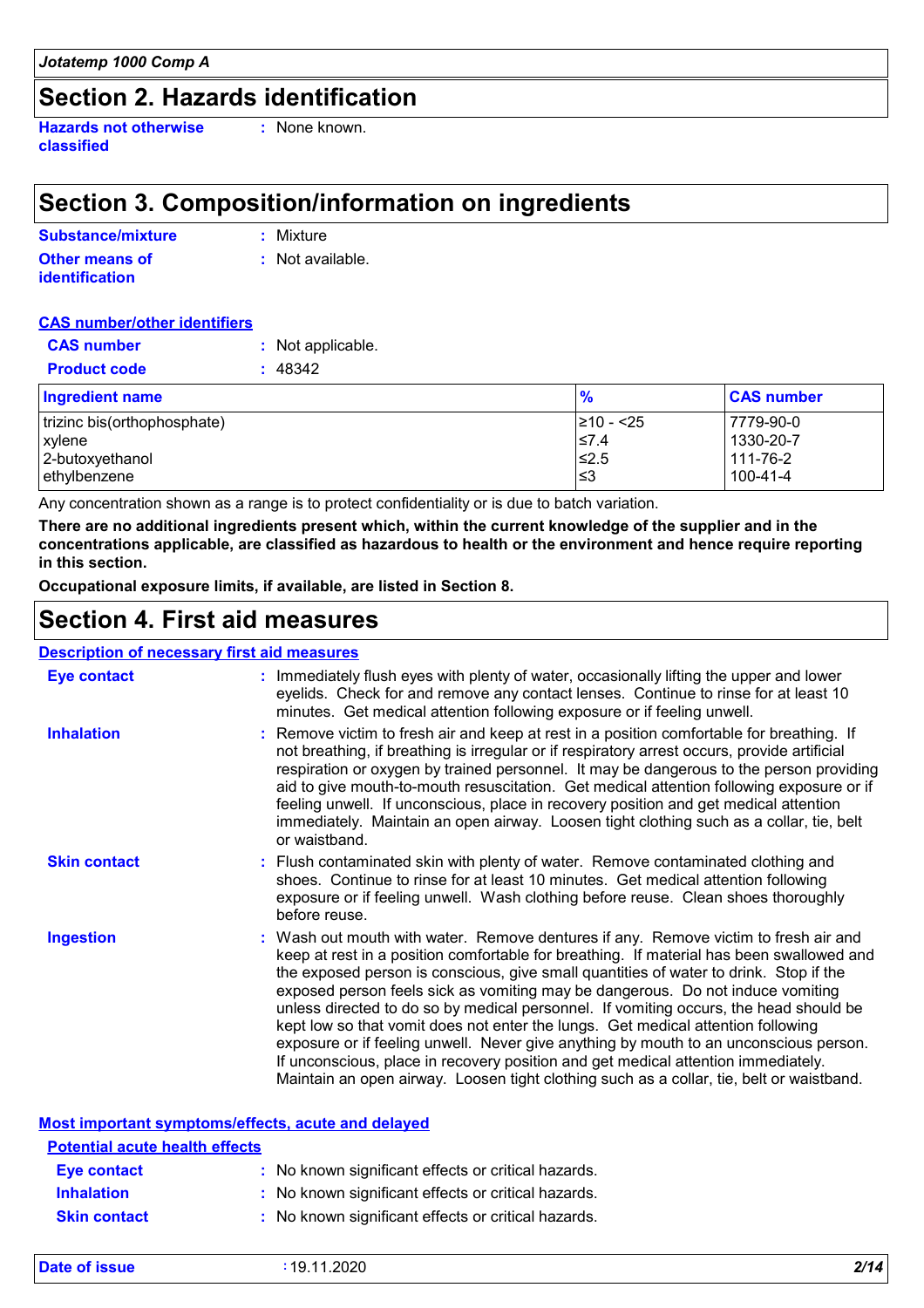# **Section 4. First aid measures**

| <b>Ingestion</b>                    | : No known significant effects or critical hazards. |  |  |  |
|-------------------------------------|-----------------------------------------------------|--|--|--|
| <b>Over-exposure signs/symptoms</b> |                                                     |  |  |  |
| <b>Eye contact</b>                  | : No specific data.                                 |  |  |  |
| <b>Inhalation</b>                   | : No specific data.                                 |  |  |  |
| <b>Skin contact</b>                 | : No specific data.                                 |  |  |  |
| <b>Ingestion</b>                    | : No specific data.                                 |  |  |  |

| Indication of immediate medical attention and special treatment needed, if necessary |                          |                                                                                                                                                                               |
|--------------------------------------------------------------------------------------|--------------------------|-------------------------------------------------------------------------------------------------------------------------------------------------------------------------------|
| <b>Notes to physician</b>                                                            |                          | : Treat symptomatically. Contact poison treatment specialist immediately if large<br>quantities have been ingested or inhaled.                                                |
| <b>Specific treatments</b>                                                           | : No specific treatment. |                                                                                                                                                                               |
| <b>Protection of first-aiders</b>                                                    |                          | : No action shall be taken involving any personal risk or without suitable training. It may<br>be dangerous to the person providing aid to give mouth-to-mouth resuscitation. |

**See toxicological information (Section 11)**

# **Section 5. Fire-fighting measures**

| <b>Extinguishing media</b>                               |                                                                                                                                                                                                                                                                                                                                                                                                                                 |
|----------------------------------------------------------|---------------------------------------------------------------------------------------------------------------------------------------------------------------------------------------------------------------------------------------------------------------------------------------------------------------------------------------------------------------------------------------------------------------------------------|
| <b>Suitable extinguishing</b><br>media                   | : Use dry chemical, $CO2$ , water spray (fog) or foam.                                                                                                                                                                                                                                                                                                                                                                          |
| <b>Unsuitable extinguishing</b><br>media                 | : Do not use water jet.                                                                                                                                                                                                                                                                                                                                                                                                         |
| <b>Specific hazards arising</b><br>from the chemical     | : Flammable liquid and vapor. Runoff to sewer may create fire or explosion hazard. In a<br>fire or if heated, a pressure increase will occur and the container may burst, with the risk<br>of a subsequent explosion. This material is toxic to aquatic life with long lasting effects.<br>Fire water contaminated with this material must be contained and prevented from being<br>discharged to any waterway, sewer or drain. |
| <b>Hazardous thermal</b><br>decomposition products       | Decomposition products may include the following materials:<br>carbon dioxide<br>carbon monoxide<br>phosphorus oxides<br>metal oxide/oxides                                                                                                                                                                                                                                                                                     |
| <b>Special protective actions</b><br>for fire-fighters   | : Promptly isolate the scene by removing all persons from the vicinity of the incident if<br>there is a fire. No action shall be taken involving any personal risk or without suitable<br>training. Move containers from fire area if this can be done without risk. Use water<br>spray to keep fire-exposed containers cool.                                                                                                   |
| <b>Special protective</b><br>equipment for fire-fighters | Fire-fighters should wear appropriate protective equipment and self-contained breathing<br>apparatus (SCBA) with a full face-piece operated in positive pressure mode.                                                                                                                                                                                                                                                          |

# **Section 6. Accidental release measures**

| <b>Personal precautions, protective equipment and emergency procedures</b> |                                                                                                                                                                                                                                                                                                                                                                                                                                                                                                 |  |
|----------------------------------------------------------------------------|-------------------------------------------------------------------------------------------------------------------------------------------------------------------------------------------------------------------------------------------------------------------------------------------------------------------------------------------------------------------------------------------------------------------------------------------------------------------------------------------------|--|
| For non-emergency<br>personnel                                             | : No action shall be taken involving any personal risk or without suitable training.<br>Evacuate surrounding areas. Keep unnecessary and unprotected personnel from<br>entering. Do not touch or walk through spilled material. Shut off all ignition sources.<br>No flares, smoking or flames in hazard area. Avoid breathing vapor or mist. Provide<br>adequate ventilation. Wear appropriate respirator when ventilation is inadequate. Put<br>on appropriate personal protective equipment. |  |
| For emergency responders                                                   | : If specialized clothing is required to deal with the spillage, take note of any information in<br>Section 8 on suitable and unsuitable materials. See also the information in "For non-<br>emergency personnel".                                                                                                                                                                                                                                                                              |  |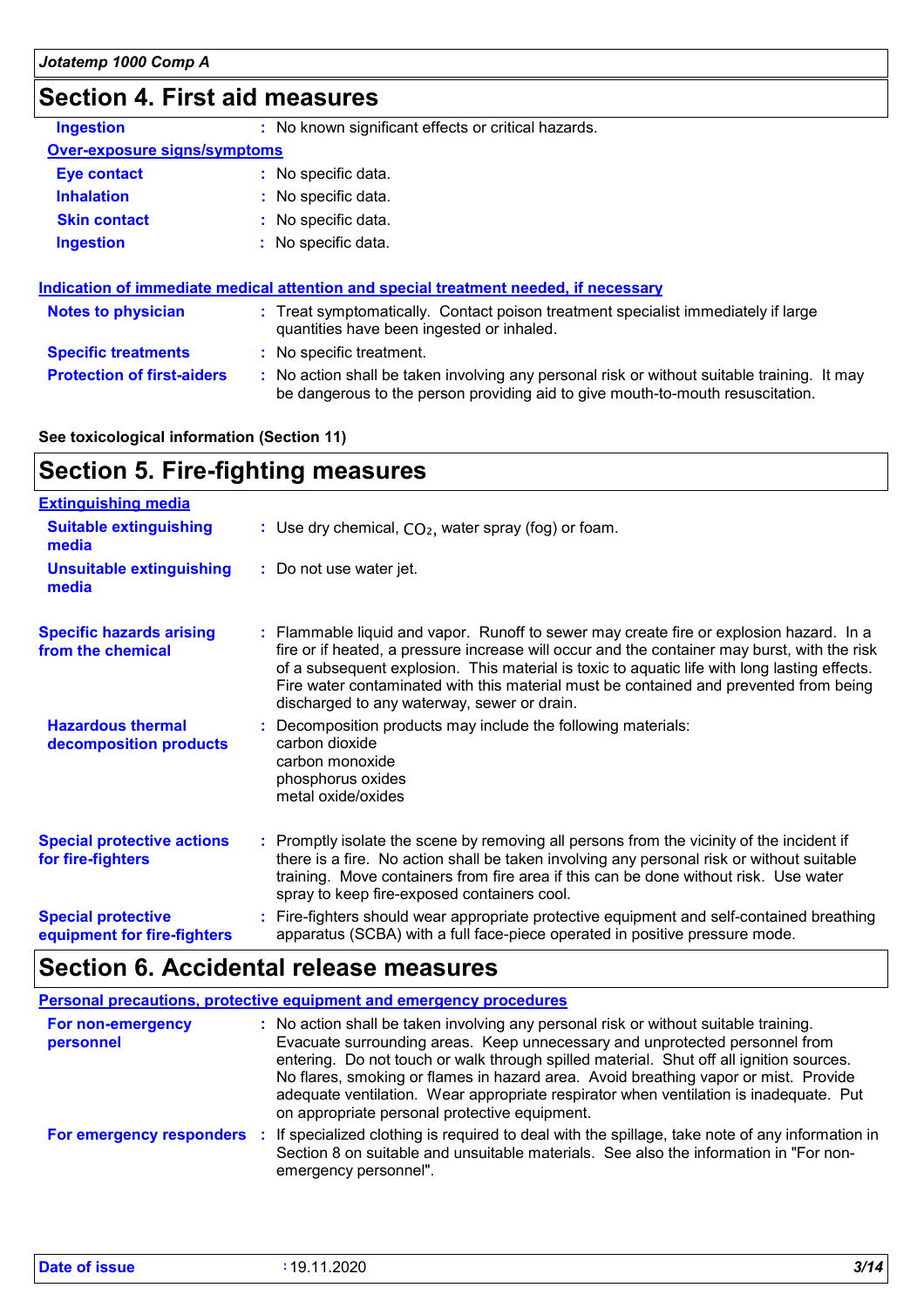# **Section 6. Accidental release measures**

| <b>Environmental precautions</b>                             | : Avoid dispersal of spilled material and runoff and contact with soil, waterways, drains<br>and sewers. Inform the relevant authorities if the product has caused environmental<br>pollution (sewers, waterways, soil or air). Water polluting material. May be harmful to<br>the environment if released in large quantities. Collect spillage.                                                                                                                                                                                                                                                                                                                                                                                                                    |
|--------------------------------------------------------------|----------------------------------------------------------------------------------------------------------------------------------------------------------------------------------------------------------------------------------------------------------------------------------------------------------------------------------------------------------------------------------------------------------------------------------------------------------------------------------------------------------------------------------------------------------------------------------------------------------------------------------------------------------------------------------------------------------------------------------------------------------------------|
| <b>Methods and materials for containment and cleaning up</b> |                                                                                                                                                                                                                                                                                                                                                                                                                                                                                                                                                                                                                                                                                                                                                                      |
| <b>Small spill</b>                                           | : Stop leak if without risk. Move containers from spill area. Use spark-proof tools and<br>explosion-proof equipment. Dilute with water and mop up if water-soluble. Alternatively,<br>or if water-insoluble, absorb with an inert dry material and place in an appropriate waste<br>disposal container. Dispose of via a licensed waste disposal contractor.                                                                                                                                                                                                                                                                                                                                                                                                        |
| Large spill                                                  | : Stop leak if without risk. Move containers from spill area. Use spark-proof tools and<br>explosion-proof equipment. Approach release from upwind. Prevent entry into sewers,<br>water courses, basements or confined areas. Wash spillages into an effluent treatment<br>plant or proceed as follows. Contain and collect spillage with non-combustible,<br>absorbent material e.g. sand, earth, vermiculite or diatomaceous earth and place in<br>container for disposal according to local regulations (see Section 13). Dispose of via a<br>licensed waste disposal contractor. Contaminated absorbent material may pose the<br>same hazard as the spilled product. Note: see Section 1 for emergency contact<br>information and Section 13 for waste disposal. |

# **Section 7. Handling and storage**

| <b>Precautions for safe handling</b>                                      |                                                                                                                                                                                                                                                                                                                                                                                                                                                                                                                                                                                                                                                                                                                                                                                                                                                                                              |
|---------------------------------------------------------------------------|----------------------------------------------------------------------------------------------------------------------------------------------------------------------------------------------------------------------------------------------------------------------------------------------------------------------------------------------------------------------------------------------------------------------------------------------------------------------------------------------------------------------------------------------------------------------------------------------------------------------------------------------------------------------------------------------------------------------------------------------------------------------------------------------------------------------------------------------------------------------------------------------|
| <b>Protective measures</b>                                                | Put on appropriate personal protective equipment (see Section 8). Do not breathe<br>vapor or mist. Do not ingest. Avoid contact with eyes, skin and clothing. Avoid release<br>to the environment. Use only with adequate ventilation. Wear appropriate respirator<br>when ventilation is inadequate. Do not enter storage areas and confined spaces unless<br>adequately ventilated. Keep in the original container or an approved alternative made<br>from a compatible material, kept tightly closed when not in use. Store and use away<br>from heat, sparks, open flame or any other ignition source. Use explosion-proof<br>electrical (ventilating, lighting and material handling) equipment. Use only non-sparking<br>tools. Take precautionary measures against electrostatic discharges. Empty containers<br>retain product residue and can be hazardous. Do not reuse container. |
| <b>Advice on general</b><br>occupational hygiene                          | Eating, drinking and smoking should be prohibited in areas where this material is<br>handled, stored and processed. Workers should wash hands and face before eating,<br>drinking and smoking. Remove contaminated clothing and protective equipment before<br>entering eating areas. See also Section 8 for additional information on hygiene<br>measures.                                                                                                                                                                                                                                                                                                                                                                                                                                                                                                                                  |
|                                                                           | Any gas developed during storage will remain in the container when the temperature is<br>decreased. To avoid splash of paint/thinner when opening the containers release<br>pressure by making a small hole in the plastic seal in the center of the lid.                                                                                                                                                                                                                                                                                                                                                                                                                                                                                                                                                                                                                                    |
| <b>Conditions for safe storage,</b><br>including any<br>incompatibilities | Store in accordance with local regulations. Store in a segregated and approved area.<br>Store in original container protected from direct sunlight in a dry, cool and well-ventilated<br>area, away from incompatible materials (see Section 10) and food and drink. Eliminate<br>all ignition sources. Separate from oxidizing materials. Keep container tightly closed<br>and sealed until ready for use. Containers that have been opened must be carefully<br>resealed and kept upright to prevent leakage. Do not store in unlabeled containers.<br>Use appropriate containment to avoid environmental contamination. See Section 10 for<br>incompatible materials before handling or use.                                                                                                                                                                                              |

# **Section 8. Exposure controls/personal protection**

**Control parameters**

**Occupational exposure limits**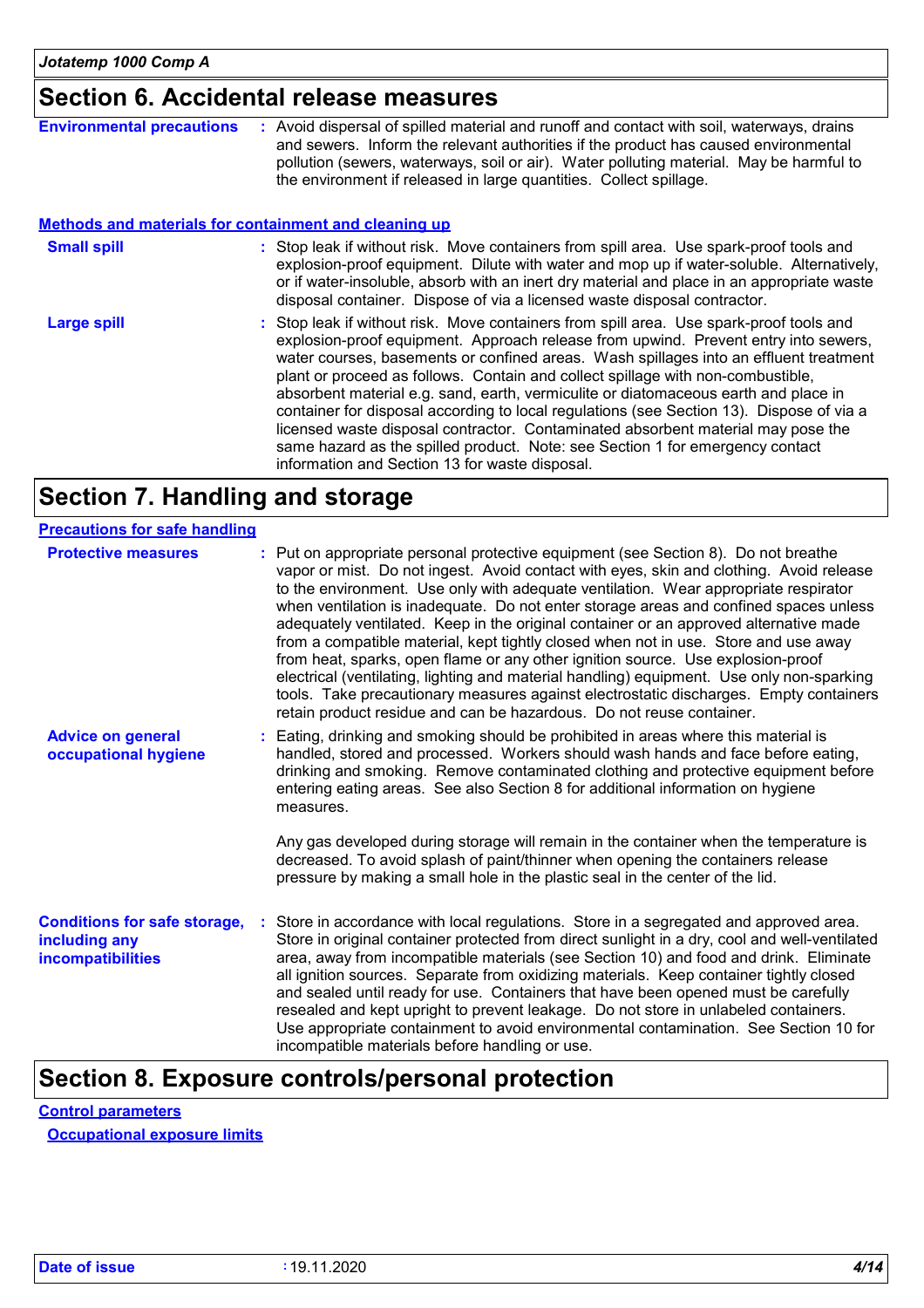# **Section 8. Exposure controls/personal protection**

| <b>Ingredient name</b>                | <b>Exposure limits</b>                                                                                                                                                                                                                                                                                                                                                                                                                                                                                                                             |
|---------------------------------------|----------------------------------------------------------------------------------------------------------------------------------------------------------------------------------------------------------------------------------------------------------------------------------------------------------------------------------------------------------------------------------------------------------------------------------------------------------------------------------------------------------------------------------------------------|
| trizinc bis(orthophosphate)<br>xylene | None<br>ACGIH TLV (United States, 3/2020).<br>STEL: 651 mg/m <sup>3</sup> 15 minutes.<br>STEL: 150 ppm 15 minutes.<br>TWA: 434 mg/m <sup>3</sup> 8 hours.<br>TWA: 100 ppm 8 hours.<br>OSHA PEL (United States, 5/2018).<br>TWA: $435 \text{ mg/m}^3$ 8 hours.<br>TWA: 100 ppm 8 hours.<br>OSHA PEL 1989 (United States, 3/1989).<br>STEL: 655 mg/m <sup>3</sup> 15 minutes.<br>STEL: 150 ppm 15 minutes.<br>TWA: 435 mg/m <sup>3</sup> 8 hours.<br>TWA: 100 ppm 8 hours.                                                                           |
| 2-butoxyethanol                       | OSHA PEL 1989 (United States, 3/1989).<br>Absorbed through skin.<br>TWA: 25 ppm 8 hours.<br>TWA: 120 mg/m <sup>3</sup> 8 hours.<br>NIOSH REL (United States, 10/2016).<br>Absorbed through skin.<br>TWA: 5 ppm 10 hours.<br>TWA: $24 \text{ mg/m}^3$ 10 hours.<br><b>ACGIH TLV (United States, 3/2020).</b><br>TWA: 20 ppm 8 hours.<br>OSHA PEL (United States, 5/2018).<br>Absorbed through skin.<br>TWA: 50 ppm 8 hours.<br>TWA: 240 mg/m <sup>3</sup> 8 hours.                                                                                  |
| ethylbenzene                          | OSHA PEL 1989 (United States, 3/1989).<br>TWA: 100 ppm 8 hours.<br>TWA: $435 \text{ mg/m}^3$ 8 hours.<br>STEL: 125 ppm 15 minutes.<br>STEL: $545 \text{ mg/m}^3$ 15 minutes.<br>NIOSH REL (United States, 10/2016).<br>TWA: 100 ppm 10 hours.<br>TWA: 435 mg/m <sup>3</sup> 10 hours.<br>STEL: 125 ppm 15 minutes.<br>STEL: 545 mg/m <sup>3</sup> 15 minutes.<br>OSHA PEL (United States, 5/2018).<br>TWA: 100 ppm 8 hours.<br>TWA: 435 mg/m <sup>3</sup> 8 hours.<br>ACGIH TLV (United States, 3/2020). Notes:<br>Κ<br>TWA: 20 ppm 8 hours. Form: |

| <b>Appropriate engineering</b><br><b>controls</b> | : Use only with adequate ventilation. Use process enclosures, local exhaust ventilation or<br>other engineering controls to keep worker exposure to airborne contaminants below any<br>recommended or statutory limits. The engineering controls also need to keep gas,<br>vapor or dust concentrations below any lower explosive limits. Use explosion-proof<br>ventilation equipment. |
|---------------------------------------------------|-----------------------------------------------------------------------------------------------------------------------------------------------------------------------------------------------------------------------------------------------------------------------------------------------------------------------------------------------------------------------------------------|
| <b>Environmental exposure</b><br><b>controls</b>  | : Emissions from ventilation or work process equipment should be checked to ensure<br>they comply with the requirements of environmental protection legislation. In some<br>cases, fume scrubbers, filters or engineering modifications to the process equipment<br>will be necessary to reduce emissions to acceptable levels.                                                         |

#### **Individual protection measures**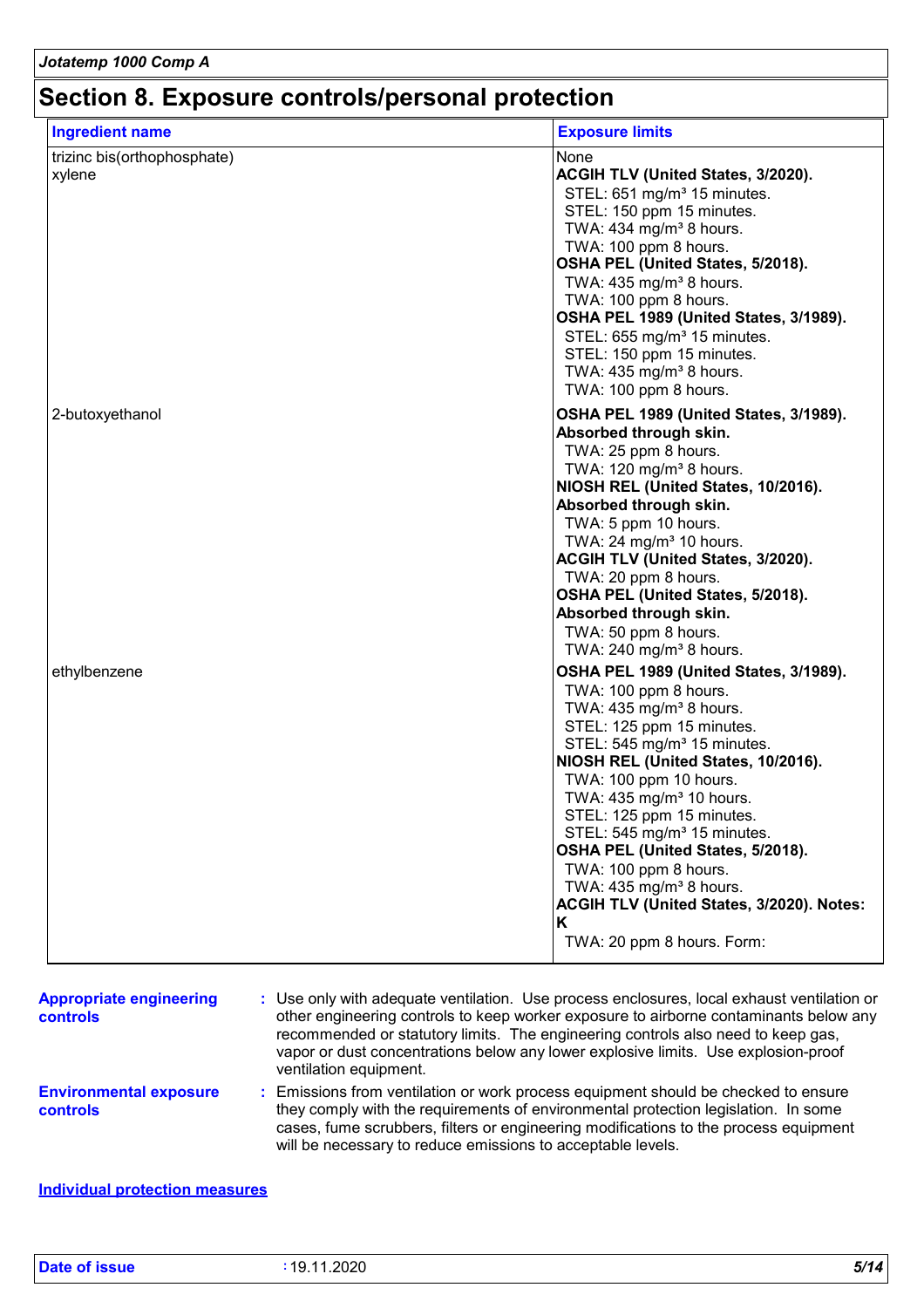# **Section 8. Exposure controls/personal protection**

| <b>Hygiene measures</b>       | : Wash hands, forearms and face thoroughly after handling chemical products, before<br>eating, smoking and using the lavatory and at the end of the working period.<br>Appropriate techniques should be used to remove potentially contaminated clothing.<br>Wash contaminated clothing before reusing. Ensure that eyewash stations and safety<br>showers are close to the workstation location.                                                                                                                                                                                                                                                                                                                                                                                                                                 |
|-------------------------------|-----------------------------------------------------------------------------------------------------------------------------------------------------------------------------------------------------------------------------------------------------------------------------------------------------------------------------------------------------------------------------------------------------------------------------------------------------------------------------------------------------------------------------------------------------------------------------------------------------------------------------------------------------------------------------------------------------------------------------------------------------------------------------------------------------------------------------------|
| <b>Eye/face protection</b>    | : Safety eyewear complying with an approved standard should be used when a risk<br>assessment indicates this is necessary to avoid exposure to liquid splashes, mists,<br>gases or dusts. If contact is possible, the following protection should be worn, unless<br>the assessment indicates a higher degree of protection: safety glasses with side-<br>shields.                                                                                                                                                                                                                                                                                                                                                                                                                                                                |
| <b>Skin protection</b>        |                                                                                                                                                                                                                                                                                                                                                                                                                                                                                                                                                                                                                                                                                                                                                                                                                                   |
| <b>Hand protection</b>        | : Chemical-resistant, impervious gloves complying with an approved standard should be<br>worn at all times when handling chemical products if a risk assessment indicates this is<br>necessary. Considering the parameters specified by the glove manufacturer, check<br>during use that the gloves are still retaining their protective properties. It should be<br>noted that the time to breakthrough for any glove material may be different for different<br>glove manufacturers. In the case of mixtures, consisting of several substances, the<br>protection time of the gloves cannot be accurately estimated.                                                                                                                                                                                                            |
|                               | There is no one glove material or combination of materials that will give unlimited<br>resistance to any individual or combination of chemicals.<br>The breakthrough time must be greater than the end use time of the product.<br>The instructions and information provided by the glove manufacturer on use,<br>storage, maintenance and replacement must be followed.<br>Gloves should be replaced regularly and if there is any sign of damage to the glove<br>material.<br>Always ensure that gloves are free from defects and that they are stored and used<br>correctly.<br>The performance or effectiveness of the glove may be reduced by physical/chemical<br>damage and poor maintenance.<br>Barrier creams may help to protect the exposed areas of the skin but should not be<br>applied once exposure has occurred. |
|                               | Wear suitable gloves tested to EN374.<br>May be used, gloves(breakthrough time) 4 - 8 hours: neoprene, PVC<br>Recommended, gloves(breakthrough time) > 8 hours: fluor rubber, Teflon, butyl<br>rubber, Viton®, Saranex, 4H, nitrile rubber, polyvinyl alcohol (PVA)                                                                                                                                                                                                                                                                                                                                                                                                                                                                                                                                                               |
| <b>Body protection</b>        | : Personal protective equipment for the body should be selected based on the task being<br>performed and the risks involved and should be approved by a specialist before<br>handling this product. When there is a risk of ignition from static electricity, wear anti-<br>static protective clothing. For the greatest protection from static discharges, clothing<br>should include anti-static overalls, boots and gloves.                                                                                                                                                                                                                                                                                                                                                                                                    |
| <b>Other skin protection</b>  | : Appropriate footwear and any additional skin protection measures should be selected<br>based on the task being performed and the risks involved and should be approved by a<br>specialist before handling this product.                                                                                                                                                                                                                                                                                                                                                                                                                                                                                                                                                                                                         |
| <b>Respiratory protection</b> | : Based on the hazard and potential for exposure, select a respirator that meets the<br>appropriate standard or certification. Respirators must be used according to a<br>respiratory protection program to ensure proper fitting, training, and other important<br>aspects of use.                                                                                                                                                                                                                                                                                                                                                                                                                                                                                                                                               |

# **Section 9. Physical and chemical properties**

| <b>Appearance</b>     |                   |
|-----------------------|-------------------|
| <b>Physical state</b> | $:$ Liquid.       |
| <b>Color</b>          | : Various         |
| Odor                  | : Characteristic. |
| <b>Odor threshold</b> | : Not applicable. |
| рH                    | : Not applicable. |
| <b>Melting point</b>  | : Not applicable. |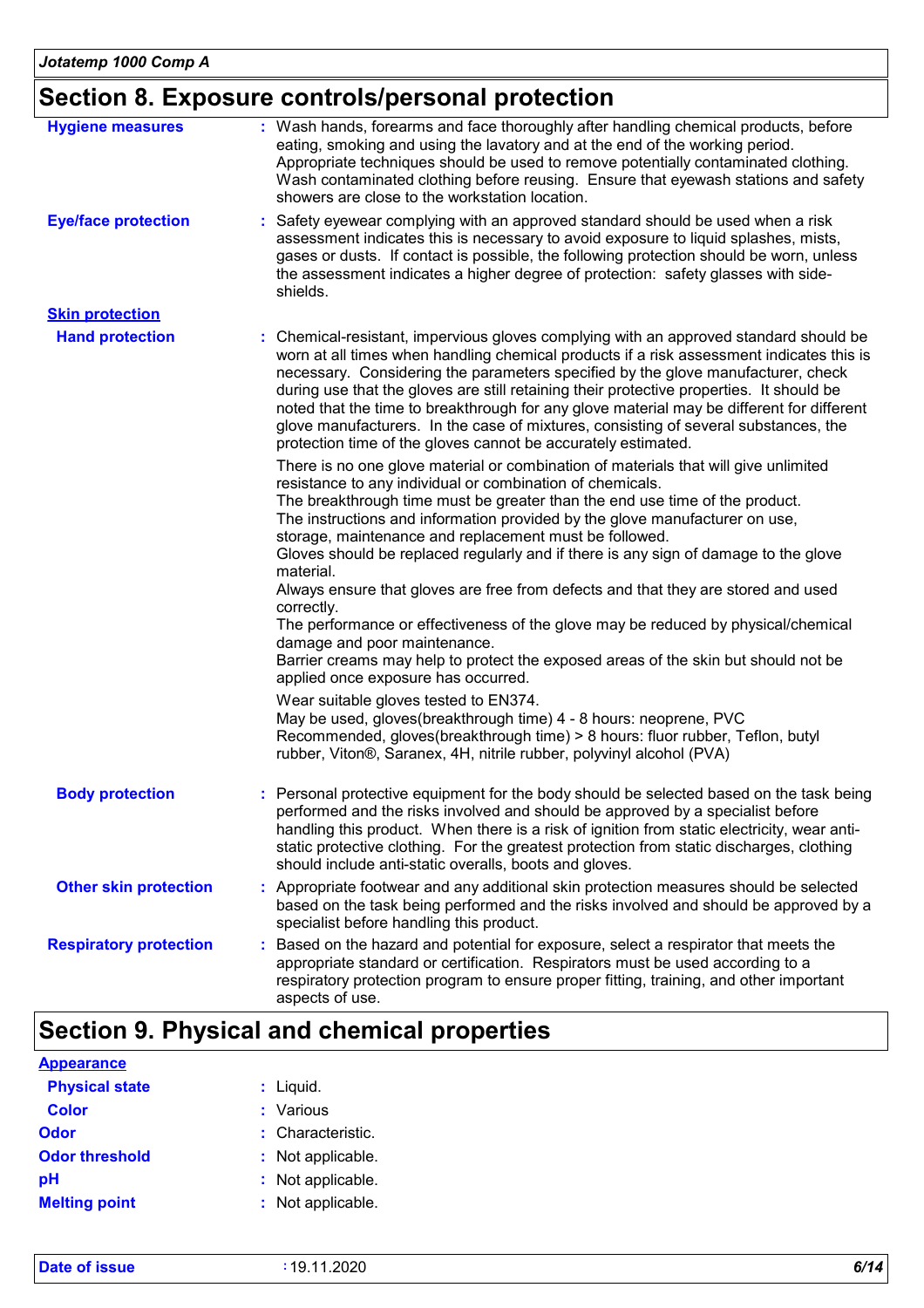# **Section 9. Physical and chemical properties**

| <b>Boiling point</b>                              | : Lowest known value: $136.1^{\circ}$ C (277 $^{\circ}$ F) (ethylbenzene). Weighted average: $156.96^{\circ}$ C<br>(314.5°F)                |  |  |
|---------------------------------------------------|---------------------------------------------------------------------------------------------------------------------------------------------|--|--|
| <b>Flash point</b>                                | : Closed cup: $27^{\circ}$ C (80.6 $^{\circ}$ F)                                                                                            |  |  |
| <b>Evaporation rate</b>                           | : Highest known value: 0.84 (ethylbenzene) Weighted average: 0.46compared with butyl<br>acetate                                             |  |  |
| <b>Flammability (solid, gas)</b>                  | : Not applicable.                                                                                                                           |  |  |
| Lower and upper explosive<br>(flammable) limits   | $: 0.8 - 14\%$                                                                                                                              |  |  |
| <b>Vapor pressure</b>                             | : Highest known value: 1.2 kPa (9.3 mm Hg) (at $20^{\circ}$ C) (ethylbenzene). Weighted<br>average: $0.8$ kPa (6 mm Hg) (at $20^{\circ}$ C) |  |  |
| <b>Vapor density</b>                              | Highest known value: $5.1$ (Air = 1) (dipropylene glycol methyl ether). Weighted<br>average: $4.17$ (Air = 1)                               |  |  |
| <b>Relative density</b>                           | : 1.862 to 1.931 g/cm <sup>3</sup><br>15.54 to 16.11 pounds/gallon                                                                          |  |  |
| <b>Solubility</b>                                 | : Insoluble in the following materials: cold water and hot water.                                                                           |  |  |
| <b>Partition coefficient: n-</b><br>octanol/water | : Not available.                                                                                                                            |  |  |
| <b>Auto-ignition temperature</b>                  | : Lowest known value: $207^{\circ}$ C (404.6°F) (dipropylene glycol methyl ether).                                                          |  |  |
| <b>Decomposition temperature</b>                  | : Not available.                                                                                                                            |  |  |
| <b>Viscosity</b>                                  | : Kinematic (40°C (104°F)): >0.205 cm <sup>2</sup> /s (>20.5 mm <sup>2</sup> /s)                                                            |  |  |

# **Section 10. Stability and reactivity**

| <b>Reactivity</b>                                   | No specific test data related to reactivity available for this product or its ingredients.                                                                                   |
|-----------------------------------------------------|------------------------------------------------------------------------------------------------------------------------------------------------------------------------------|
| <b>Chemical stability</b>                           | : The product is stable.                                                                                                                                                     |
| <b>Possibility of hazardous</b><br><b>reactions</b> | : Under normal conditions of storage and use, hazardous reactions will not occur.                                                                                            |
| <b>Conditions to avoid</b>                          | : Avoid all possible sources of ignition (spark or flame). Do not pressurize, cut, weld,<br>braze, solder, drill, grind or expose containers to heat or sources of ignition. |
| <b>Incompatible materials</b>                       | Reactive or incompatible with the following materials:<br>oxidizing materials                                                                                                |
| <b>Hazardous decomposition</b><br>products          | : Under normal conditions of storage and use, hazardous decomposition products should<br>not be produced.                                                                    |

# **Section 11. Toxicological information**

#### **Information on toxicological effects**

#### **Acute toxicity**

| <b>Product/ingredient name</b> | <b>Result</b>                | <b>Species</b> | <b>Dose</b>       | <b>Exposure</b> |
|--------------------------------|------------------------------|----------------|-------------------|-----------------|
| xylene                         | <b>LC50 Inhalation Vapor</b> | Rat            | $20 \text{ mg/l}$ | l4 hours        |
|                                | LD50 Oral                    | Rat            | 4300 mg/kg        |                 |
|                                | TDLo Dermal                  | Rabbit         | 4300 mg/kg        |                 |
| 2-butoxyethanol                | LD50 Oral                    | Guinea pig -   | 1414 mg/kg        |                 |
|                                |                              | Male, Female   |                   |                 |
|                                | LD50 Oral                    | Rat - Male,    | 1300 mg/kg        |                 |
|                                |                              | Female         |                   |                 |
| ethylbenzene                   | <b>LC50 Inhalation Vapor</b> | Rat - Male     | $17.8$ mg/l       | 4 hours         |
|                                | LD50 Dermal                  | Rabbit         | >5000 mg/kg       |                 |
|                                | LD50 Oral                    | Rat            | 3500 mg/kg        |                 |

#### **Irritation/Corrosion**

| <b>Observation</b>       |
|--------------------------|
| 87 milligrams            |
| $\overline{\phantom{a}}$ |
|                          |
| -                        |
|                          |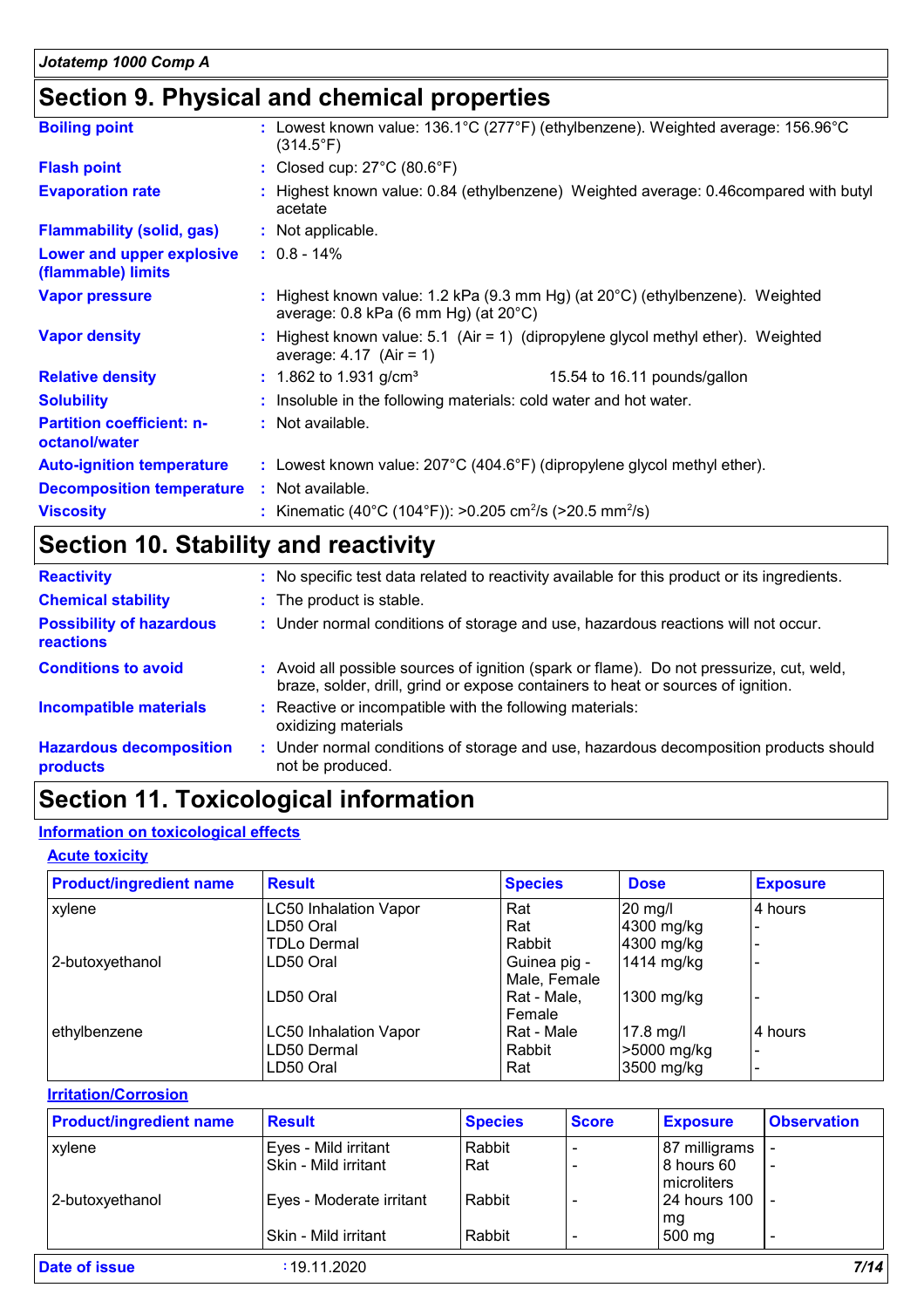# **Section 11. Toxicological information**

#### **Sensitization**

Not available.

#### **Mutagenicity**

Not available.

#### **Carcinogenicity**

Not available.

#### **Classification**

| <b>Product/ingredient name   OSHA</b> | <b>IARC</b> | <b>NTP</b> |
|---------------------------------------|-------------|------------|
| 2-butoxyethanol                       |             |            |

#### **Reproductive toxicity**

Not available.

#### **Teratogenicity**

Not available.

#### **Specific target organ toxicity (single exposure)**

| <b>Name</b> | <b>Category</b> | <b>Route of</b><br>exposure | <b>Target organs</b>                      |
|-------------|-----------------|-----------------------------|-------------------------------------------|
| xvlene      | Category 3      | Not applicable.             | Respiratory tract_<br><b>l</b> irritation |

#### **Specific target organ toxicity (repeated exposure)**

| <b>Name</b>   | <b>Category</b> | <b>Route of</b><br><b>exposure</b> | <b>Target organs</b> |
|---------------|-----------------|------------------------------------|----------------------|
| lethylbenzene | Category 2      | Not determined                     | hearing organs       |

#### **Aspiration hazard**

| <b>Name</b>    | <b>Result</b>                         |
|----------------|---------------------------------------|
| <b>Exvlene</b> | <b>ASPIRATION HAZARD - Category 1</b> |
| lethylbenzene  | <b>ASPIRATION HAZARD - Category 1</b> |

| <b>Information on the likely</b><br>routes of exposure | : Not available.                                                                    |
|--------------------------------------------------------|-------------------------------------------------------------------------------------|
| <b>Potential acute health effects</b>                  |                                                                                     |
| Eye contact                                            | : No known significant effects or critical hazards.                                 |
| <b>Inhalation</b>                                      | : No known significant effects or critical hazards.                                 |
| <b>Skin contact</b>                                    | : No known significant effects or critical hazards.                                 |
| <b>Ingestion</b>                                       | : No known significant effects or critical hazards.                                 |
|                                                        | <b>Symptoms related to the physical, chemical and toxicological characteristics</b> |

| <b>Eye contact</b>  | : No specific data. |
|---------------------|---------------------|
| <b>Inhalation</b>   | : No specific data. |
| <b>Skin contact</b> | : No specific data. |
| <b>Ingestion</b>    | : No specific data. |

|                                                   | Delayed and immediate effects and also chronic effects from short and long term exposure |
|---------------------------------------------------|------------------------------------------------------------------------------------------|
| <b>Short term exposure</b>                        |                                                                                          |
| <b>Potential immediate</b><br><b>effects</b>      | : Not available.                                                                         |
| <b>Potential delayed effects : Not available.</b> |                                                                                          |

| <b>Date of issue</b><br>: 19.11.2020 | 8/14 |
|--------------------------------------|------|
|--------------------------------------|------|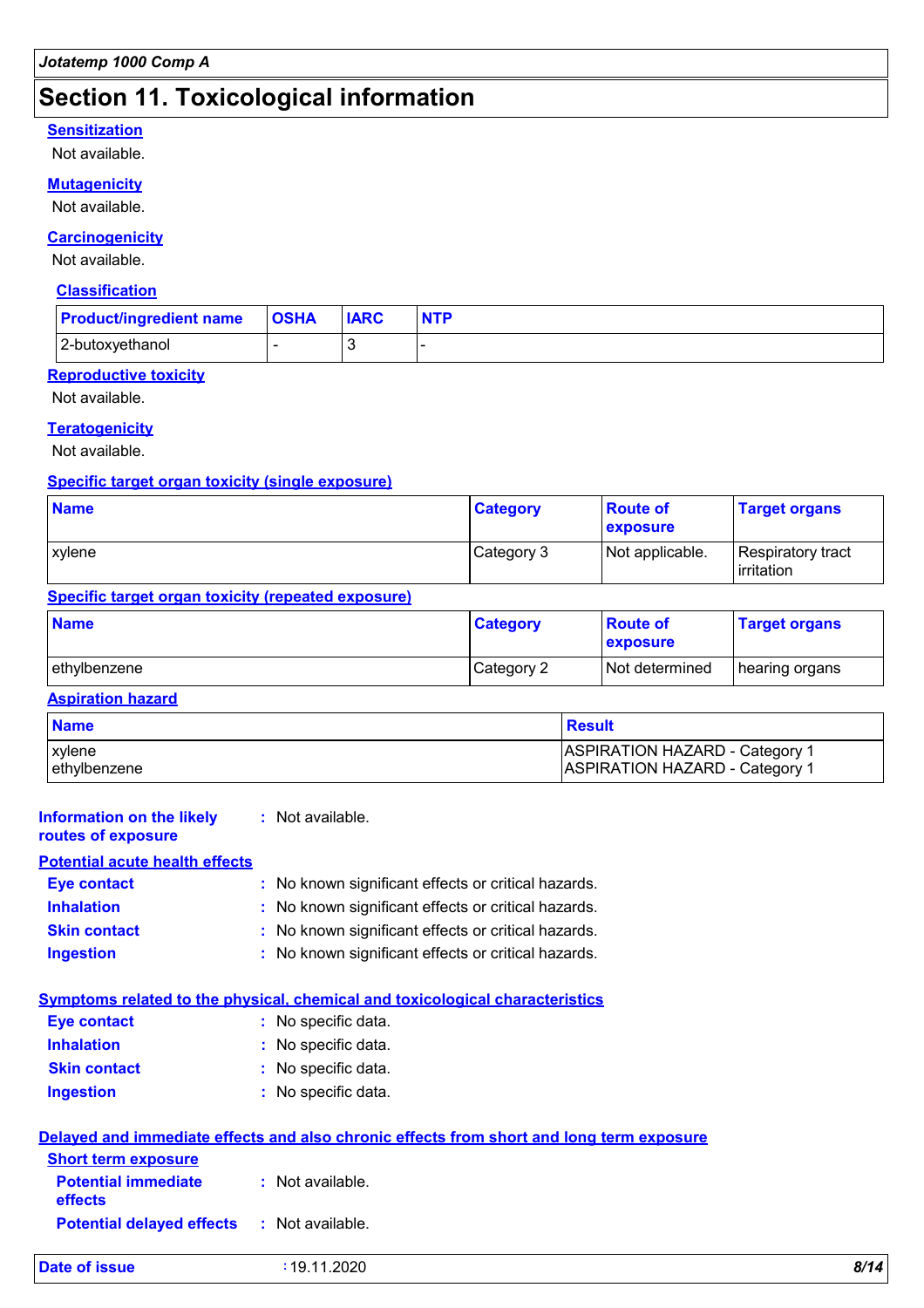# **Section 11. Toxicological information**

| Long term exposure                           |                                                                      |
|----------------------------------------------|----------------------------------------------------------------------|
| <b>Potential immediate</b><br><b>effects</b> | : Not available.                                                     |
| <b>Potential delayed effects</b>             | : Not available.                                                     |
| <b>Potential chronic health effects</b>      |                                                                      |
| Not available.                               |                                                                      |
| <b>General</b>                               | : May cause damage to organs through prolonged or repeated exposure. |
| <b>Carcinogenicity</b>                       | : No known significant effects or critical hazards.                  |
| <b>Mutagenicity</b>                          | : No known significant effects or critical hazards.                  |
| <b>Teratogenicity</b>                        | : No known significant effects or critical hazards.                  |
| <b>Developmental effects</b>                 | : No known significant effects or critical hazards.                  |
| <b>Fertility effects</b>                     | : No known significant effects or critical hazards.                  |
|                                              |                                                                      |

#### **Numerical measures of toxicity**

#### **Acute toxicity estimates**

| <b>Route</b>        | <b>ATE value</b> |
|---------------------|------------------|
| Oral                | 21800.95 mg/kg   |
| Dermal              | 12001.19 mg/kg   |
| Inhalation (vapors) | 146.88 mg/l      |

# **Section 12. Ecological information**

#### **Toxicity**

| <b>Product/ingredient name</b> | <b>Result</b>                     | <b>Species</b>                                  | <b>Exposure</b> |
|--------------------------------|-----------------------------------|-------------------------------------------------|-----------------|
| trizinc bis(orthophosphate)    | Acute LC50 0.14 mg/l              | Fish - Oncorhynchus mykiss                      | 96 hours        |
|                                | Chronic NOEC 0.1 mg/l             | Micro-organism                                  | 4 hours         |
| 2-butoxyethanol                | Acute EC50 1000 mg/l Fresh water  | Daphnia - Daphnia magna                         | 48 hours        |
|                                | Acute LC50 1000 mg/l Marine water | Crustaceans - Chaetogammarus<br>marinus - Young | 48 hours        |
| ethylbenzene                   | Acute EC50 7.2 mg/l               | Algae                                           | 48 hours        |
|                                | Acute EC50 2.93 mg/l              | Daphnia                                         | 48 hours        |
|                                | Acute LC50 4.2 mg/l               | Fish                                            | 96 hours        |

#### **Persistence and degradability**

| <b>Product/ingredient name</b> | <b>Aquatic half-life</b> | <b>Photolysis</b> | Biodegradability   |
|--------------------------------|--------------------------|-------------------|--------------------|
| trizinc bis(orthophosphate)    |                          |                   | <b>Not readily</b> |
| xvlene                         |                          |                   | Readily            |
| lethvlbenzene                  |                          |                   | Readily            |

#### **Bioaccumulative potential**

| <b>Product/ingredient name</b> | $\mathsf{LogP}_\mathsf{ow}$ | <b>BCF</b>  | <b>Potential</b> |
|--------------------------------|-----------------------------|-------------|------------------|
| trizinc bis(orthophosphate)    | $\overline{\phantom{a}}$    | 60960       | high             |
| <b>xvlene</b>                  | 3.12                        | 8.1 to 25.9 | low              |
| 2-butoxyethanol                | 0.81                        |             | low              |
| ethylbenzene                   | 3.6                         |             | low              |

#### **Mobility in soil**

**Soil/water partition coefficient (Koc)** 

**:** Not available.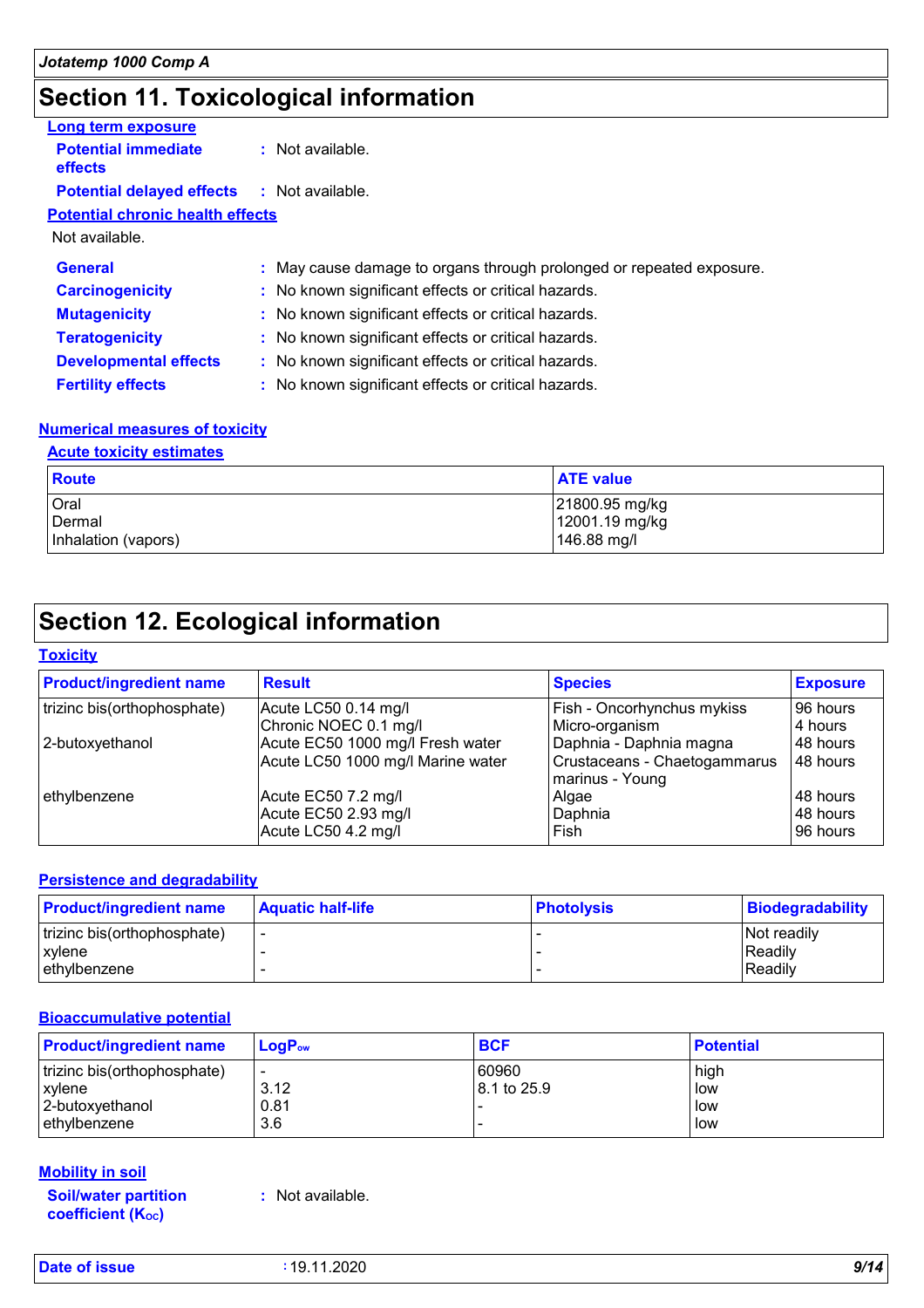# **Section 12. Ecological information**

**Other adverse effects** : No known significant effects or critical hazards.

### **Section 13. Disposal considerations**

The generation of waste should be avoided or minimized wherever possible. Disposal of this product, solutions and any by-products should at all times comply with the requirements of environmental protection and waste disposal legislation and any regional local authority requirements. Dispose of surplus and non-recyclable products via a licensed waste disposal contractor. Waste should not be disposed of untreated to the sewer unless fully compliant with the requirements of all authorities with jurisdiction. Waste packaging should be recycled. Incineration or landfill should only be considered when recycling is not feasible. This material and its container must be disposed of in a safe way. Care should be taken when handling emptied containers that have not been cleaned or rinsed out. Empty containers or liners may retain some product residues. Vapor from product residues may create a highly flammable or explosive atmosphere inside the container. Do not cut, weld or grind used containers unless they have been cleaned thoroughly internally. Avoid dispersal of spilled material and runoff and contact with soil, waterways, drains and sewers. **Disposal methods :**

#### **United States - RCRA Toxic hazardous waste "U" List**

| Ingredient | CAS#      | <b>Status</b> | <b>Reference</b><br>number |
|------------|-----------|---------------|----------------------------|
| Xylene     | 1330-20-7 | Listed        | U239                       |

### **Section 14. Transport information**

|                                      | <b>DOT</b><br><b>Classification</b> | <b>TDG</b><br><b>Classification</b> | <b>Mexico</b><br><b>Classification</b>                                            | <b>ADR/RID</b>  | <b>IMDG</b>    | <b>IATA</b>                                                                       |
|--------------------------------------|-------------------------------------|-------------------------------------|-----------------------------------------------------------------------------------|-----------------|----------------|-----------------------------------------------------------------------------------|
| <b>UN number</b>                     | <b>UN1263</b>                       | <b>UN1263</b>                       | <b>UN1263</b>                                                                     | <b>UN1263</b>   | <b>UN1263</b>  | <b>UN1263</b>                                                                     |
| <b>UN proper</b><br>shipping name    | Paint                               | Paint                               | Paint                                                                             | Paint           | Paint          | Paint                                                                             |
| <b>Transport</b><br>hazard class(es) | 3<br><b>MBLE LK</b><br>y            | 3<br>$\bigstar$                     | 3                                                                                 | 3<br>$\bigstar$ | 3<br>迄         | 3                                                                                 |
| <b>Packing group</b>                 | $\mathbf{III}$                      | III                                 | $\  \ $                                                                           | III             | $\mathbf{III}$ | $\mathbf{III}$                                                                    |
| <b>Environmental</b><br>hazards      | Yes.                                | Yes.                                | Yes. The<br>environmentally<br>hazardous<br>substance<br>mark is not<br>required. | Yes.            | Yes.           | Yes. The<br>environmentally<br>hazardous<br>substance<br>mark is not<br>required. |

**Additional information**

| <b>DOT Classification</b> | : This product is not regulated as a marine pollutant when transported on inland<br>waterways in sizes of ≤5 L or ≤5 kg or by road, rail, or inland air in non-bulk sizes,<br>provided the packagings meet the general provisions of §§ 173.24 and 173.24a.<br><b>Reportable quantity</b> 1455.1 lbs / 660.62 kg [92.021 gal / 348.34 L]. Package sizes<br>shipped in quantities less than the product reportable quantity are not subject to the RQ<br>(reportable quantity) transportation requirements. |
|---------------------------|------------------------------------------------------------------------------------------------------------------------------------------------------------------------------------------------------------------------------------------------------------------------------------------------------------------------------------------------------------------------------------------------------------------------------------------------------------------------------------------------------------|
| <b>TDG Classification</b> | : Product classified as per the following sections of the Transportation of Dangerous<br>Goods Regulations: 2.18-2.19 (Class 3), 2.7 (Marine pollutant mark).<br>The marine pollutant mark is not required when transported by road or rail.                                                                                                                                                                                                                                                               |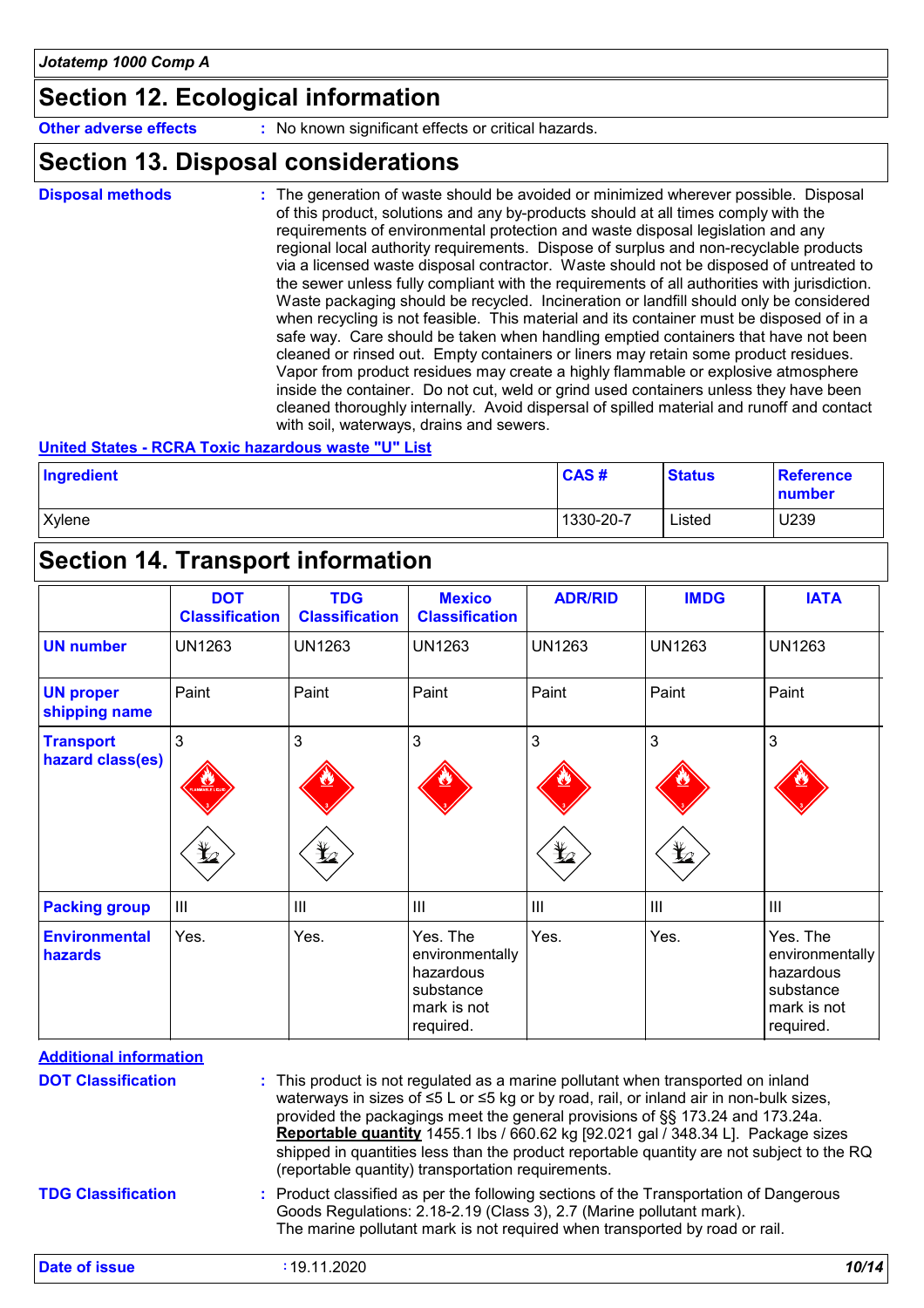# **Section 14. Transport information**

| <b>Mexico Classification</b>                                                                            | t - |                                                                                                                                                                                                                                                 |
|---------------------------------------------------------------------------------------------------------|-----|-------------------------------------------------------------------------------------------------------------------------------------------------------------------------------------------------------------------------------------------------|
| <b>ADR/RID</b>                                                                                          |     | : Tunnel restriction code: (D/E)<br>Hazard identification number: 30                                                                                                                                                                            |
| <b>IMDG</b>                                                                                             |     | : Emergency schedules (EmS): F-E, S-E<br>Marine pollutant: Yes.                                                                                                                                                                                 |
| <b>IATA</b>                                                                                             |     | : The environmentally hazardous substance mark may appear if required by other<br>transportation regulations.                                                                                                                                   |
|                                                                                                         |     | Special precautions for user : Transport within user's premises: always transport in closed containers that are<br>upright and secure. Ensure that persons transporting the product know what to do in the<br>event of an accident or spillage. |
| <b>Transport in bulk according : Not available.</b><br>to Annex II of MARPOL and<br>the <b>IBC</b> Code |     |                                                                                                                                                                                                                                                 |

# **Section 15. Regulatory information**

| <b>U.S. Federal regulations</b> | : TSCA 6 proposed risk management: lead                                                 |
|---------------------------------|-----------------------------------------------------------------------------------------|
|                                 | <b>TSCA 8(a) PAIR:</b> dipropylene glycol methyl ether; 2-methoxy-1-methylethyl acetate |
|                                 | TSCA 8(a) CDR Exempt/Partial exemption: Not determined                                  |
|                                 | United States inventory (TSCA 8b): Not determined.                                      |
|                                 | <b>Clean Water Act (CWA) 307: trizinc bis (orthophosphate); lead; ethylbenzene</b>      |
|                                 | Clean Water Act (CWA) 311: xylene; ethylbenzene                                         |

#### **Clean Air Act Section 112(b) Hazardous Air Pollutants (HAPs)**

|                   | <b>CAS number</b>                             | $\frac{9}{6}$                                                                                             |
|-------------------|-----------------------------------------------|-----------------------------------------------------------------------------------------------------------|
|                   | 7439-92-1<br>67-56-1                          | 0.0016304<br>0.16497                                                                                      |
|                   | 1330-20-7<br>100-41-4<br>65997-17-3           | 6.8723<br>2.2908<br>10.534                                                                                |
| : Not listed      |                                               |                                                                                                           |
| : Not listed      |                                               |                                                                                                           |
| : Not listed      |                                               |                                                                                                           |
| : Not listed      |                                               |                                                                                                           |
|                   |                                               |                                                                                                           |
|                   |                                               |                                                                                                           |
|                   |                                               |                                                                                                           |
| : Not applicable. |                                               |                                                                                                           |
|                   |                                               |                                                                                                           |
| Category 2        |                                               |                                                                                                           |
|                   | <b>Composition/information on ingredients</b> | : FLAMMABLE LIQUIDS - Category 3<br>SPECIFIC TARGET ORGAN TOXICITY (REPEATED EXPOSURE) (hearing organs) - |

**Composition/information on ingredients**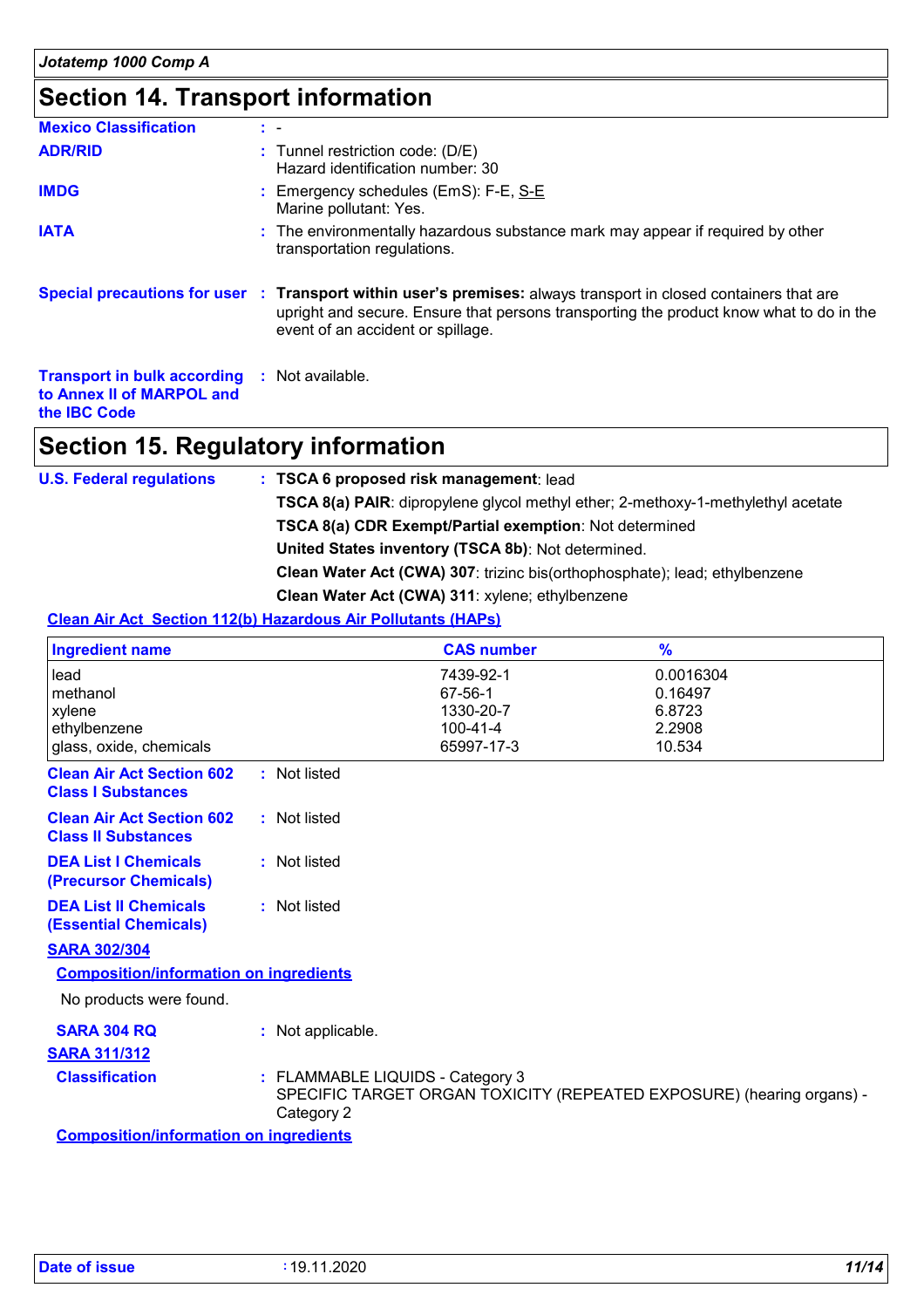# **Section 15. Regulatory information**

| <b>Name</b>     | $\frac{9}{6}$ | <b>Classification</b>                            |
|-----------------|---------------|--------------------------------------------------|
| xylene          | ≤7.4          | <b>FLAMMABLE LIQUIDS - Category 3</b>            |
|                 |               | <b>ACUTE TOXICITY (dermal) - Category 4</b>      |
|                 |               | <b>ACUTE TOXICITY (inhalation) - Category 4</b>  |
|                 |               | <b>SKIN IRRITATION - Category 2</b>              |
|                 |               | <b>EYE IRRITATION - Category 2A</b>              |
|                 |               | SPECIFIC TARGET ORGAN TOXICITY (SINGLE EXPOSURE) |
|                 |               | (Respiratory tract irritation) - Category 3      |
|                 |               | <b>ASPIRATION HAZARD - Category 1</b>            |
| 2-butoxyethanol | ≤2.5          | <b>ACUTE TOXICITY (oral) - Category 4</b>        |
|                 |               | ACUTE TOXICITY (dermal) - Category 4             |
|                 |               | <b>ACUTE TOXICITY (inhalation) - Category 4</b>  |
|                 |               | SKIN IRRITATION - Category 2                     |
|                 |               | <b>EYE IRRITATION - Category 2A</b>              |
| ethylbenzene    | ≤3            | FLAMMABLE LIQUIDS - Category 2                   |
|                 |               | <b>ACUTE TOXICITY (inhalation) - Category 4</b>  |
|                 |               | SPECIFIC TARGET ORGAN TOXICITY (REPEATED         |
|                 |               | EXPOSURE) (hearing organs) - Category 2          |
|                 |               | <b>ASPIRATION HAZARD - Category 1</b>            |

#### **SARA 313**

|                              | <b>Product name</b>         | <b>CAS number</b> | $\frac{9}{6}$  |
|------------------------------|-----------------------------|-------------------|----------------|
| <b>Form R - Reporting</b>    | trizinc bis(orthophosphate) | 7779-90-0         | l≥10 - <25     |
| requirements                 | xylene                      | 1330-20-7         | ≤7.4           |
|                              | 2-butoxyethanol             | $111 - 76 - 2$    | ≤2.5           |
|                              | ethylbenzene                | 100-41-4          | l≤3            |
|                              | lead                        | 7439-92-1         | l<0.03         |
| <b>Supplier notification</b> | trizinc bis(orthophosphate) | 7779-90-0         | $\geq 10 - 25$ |
|                              | xylene                      | 1330-20-7         | $\leq 7.4$     |
|                              | 2-butoxyethanol             | 111-76-2          | $\leq 2.5$     |
|                              | ethylbenzene                | 100-41-4          | l≤3            |

SARA 313 notifications must not be detached from the SDS and any copying and redistribution of the SDS shall include copying and redistribution of the notice attached to copies of the SDS subsequently redistributed.

#### **State regulations**

| <b>Massachusetts</b> | : The following components are listed: XYLENE; DIMETHYLBENZENE; ETHYL<br>BENZENE; TALC; SOAPSTONE; FIBROUS GLASS; DIPROPYLENE GLYCOL<br>METHYL ETHER; 2-BUTOXYETHANOL; BUTYL CELLOSOLVE                                                       |
|----------------------|-----------------------------------------------------------------------------------------------------------------------------------------------------------------------------------------------------------------------------------------------|
| <b>New York</b>      | : The following components are listed: Xylene mixed; Ethylbenzene                                                                                                                                                                             |
| <b>New Jersey</b>    | : The following components are listed: ZINC compounds; XYLENES; BENZENE,<br>DIMETHYL-; ETHYL BENZENE; BENZENE, ETHYL-; SOAPSTONE; DIPROPYLENE<br>GLYCOL METHYL ETHER; (2-METHOXYMETHYLETHOXY) PROPANOL; 2-BUTOXY<br>ETHANOL; BUTYL CELLOSOLVE |
| Pennsylvania         | : The following components are listed: ZINC COMPOUNDS; BENZENE, DIMETHYL-;<br>BENZENE, ETHYL-; TALC; SOAPSTONE DUST; PROPANOL,<br>(2-METHOXYMETHYLETHOXY)-; ETHANOL, 2-BUTOXY-                                                                |

#### **California Prop. 65**

**WARNING**: This product can expose you to chemicals including talc containing asbestiform fibers, Ethylbenzene and Silica, crystalline, which are known to the State of California to cause cancer, and Methanol, which is known to the State of California to cause birth defects or other reproductive harm. For more information go to www.P65Warnings.ca.gov.

| <b>Ingredient name</b>       | <b>Cancer</b> | <b>Reproductive</b> | No significant risk<br><b>level</b> | <b>Maximum</b><br>acceptable dosage<br><b>level</b> |
|------------------------------|---------------|---------------------|-------------------------------------|-----------------------------------------------------|
| talc (non-asbestos form)     | Yes.          | No.                 |                                     |                                                     |
| ethylbenzene<br>Imethanol    | Yes.<br>No.   | No.<br>Yes.         | Yes.                                | Yes.                                                |
| silica, crystalline - quartz | Yes.          | No.                 |                                     |                                                     |

**International regulations**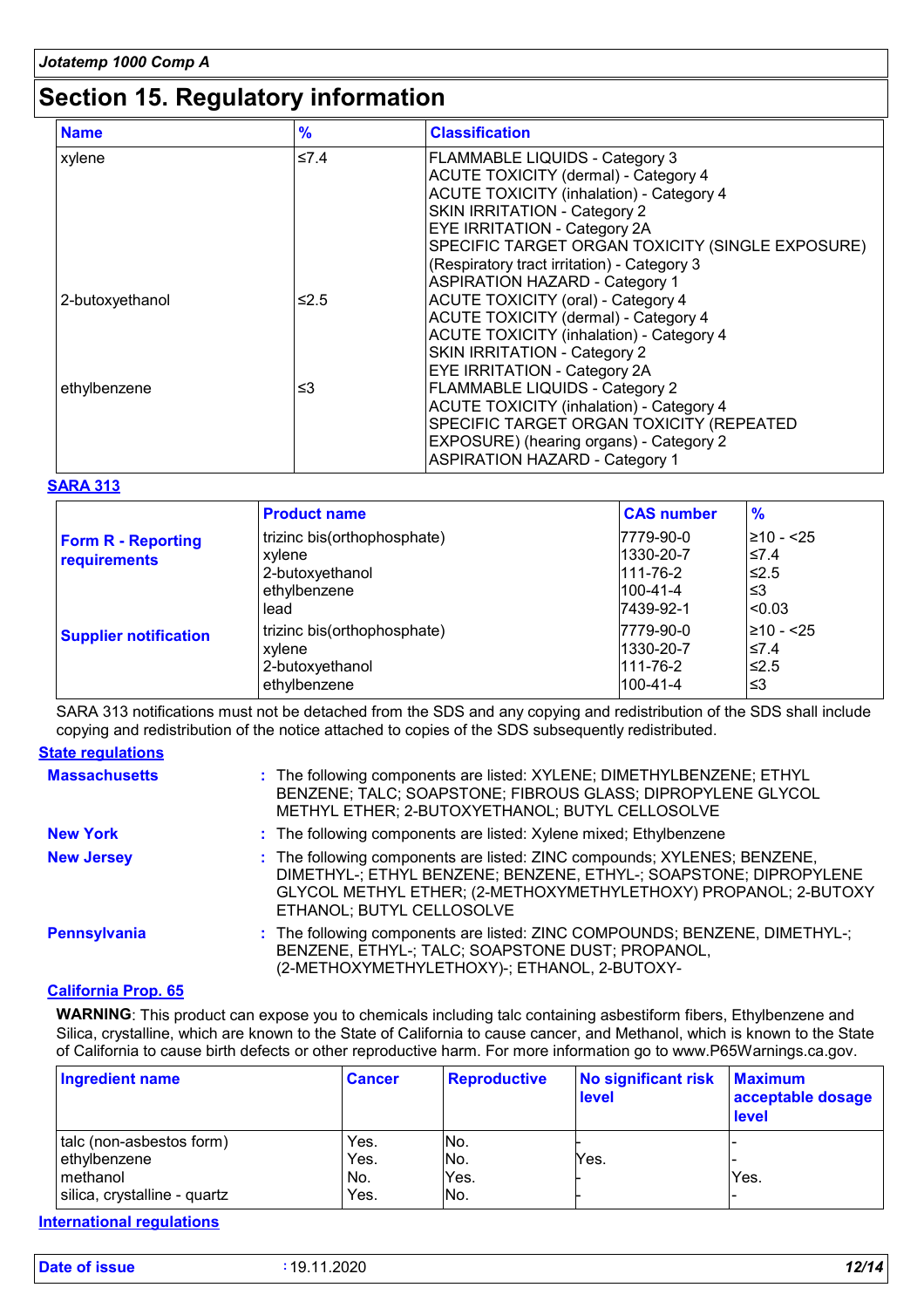# **Section 15. Regulatory information**

**Chemical Weapon Convention List Schedules I, II & III Chemicals** Not listed.

#### **Montreal Protocol**

Not listed.

**Stockholm Convention on Persistent Organic Pollutants**

Not listed.

**Rotterdam Convention on Prior Informed Consent (PIC)**

Not listed.

**UNECE Aarhus Protocol on POPs and Heavy Metals**

Not listed.

#### **International lists**

| <b>National inventory</b> |                    |
|---------------------------|--------------------|
| <b>Australia</b>          | : Not determined.  |
| Canada                    | : Not determined.  |
| China                     | Not determined.    |
| <b>Europe</b>             | Not determined.    |
| <b>Japan</b>              | : Not determined   |
|                           |                    |
| <b>Malaysia</b>           | Not determined     |
| <b>New Zealand</b>        | $:$ Not determined |
| <b>Philippines</b>        | Not determined     |
| <b>Republic of Korea</b>  | Not determined.    |
|                           | Not determined     |

# **Section 16. Other information**

### **Procedure used to derive the classification**

| <b>Classification</b>                                                             |         |                                                                                                                                                                                                                                                                                                                                                                                                                                                                                                                                                                 | <b>Justification</b>                                              |  |
|-----------------------------------------------------------------------------------|---------|-----------------------------------------------------------------------------------------------------------------------------------------------------------------------------------------------------------------------------------------------------------------------------------------------------------------------------------------------------------------------------------------------------------------------------------------------------------------------------------------------------------------------------------------------------------------|-------------------------------------------------------------------|--|
| Flam. Liq. 3, H226<br>STOT RE 2, H373 (hearing organs)<br>Aquatic Chronic 2, H411 |         |                                                                                                                                                                                                                                                                                                                                                                                                                                                                                                                                                                 | On basis of test data<br>Calculation method<br>Calculation method |  |
| <b>History</b>                                                                    |         |                                                                                                                                                                                                                                                                                                                                                                                                                                                                                                                                                                 |                                                                   |  |
| <b>Date of printing</b>                                                           |         | : 19.11.2020                                                                                                                                                                                                                                                                                                                                                                                                                                                                                                                                                    |                                                                   |  |
| Date of issue/Date of<br>revision                                                 |         | : 19.11.2020                                                                                                                                                                                                                                                                                                                                                                                                                                                                                                                                                    |                                                                   |  |
| Date of previous issue                                                            |         | : 11.12.2019                                                                                                                                                                                                                                                                                                                                                                                                                                                                                                                                                    |                                                                   |  |
| <b>Version</b>                                                                    | $\pm$ 1 |                                                                                                                                                                                                                                                                                                                                                                                                                                                                                                                                                                 |                                                                   |  |
| <b>Key to abbreviations</b>                                                       |         | $:$ ATE = Acute Toxicity Estimate<br><b>BCF</b> = Bioconcentration Factor<br>GHS = Globally Harmonized System of Classification and Labelling of Chemicals<br>IATA = International Air Transport Association<br>IBC = Intermediate Bulk Container<br><b>IMDG = International Maritime Dangerous Goods</b><br>LogPow = logarithm of the octanol/water partition coefficient<br>MARPOL = International Convention for the Prevention of Pollution From Ships, 1973<br>as modified by the Protocol of 1978. ("Marpol" = marine pollution)<br>$UN = United Nations$ |                                                                   |  |
| <b>References</b>                                                                 |         | : Not available.                                                                                                                                                                                                                                                                                                                                                                                                                                                                                                                                                |                                                                   |  |
| $\nabla$ Indicates information that has changed from previously issued version.   |         |                                                                                                                                                                                                                                                                                                                                                                                                                                                                                                                                                                 |                                                                   |  |
| <b>Notice to reader</b>                                                           |         |                                                                                                                                                                                                                                                                                                                                                                                                                                                                                                                                                                 |                                                                   |  |